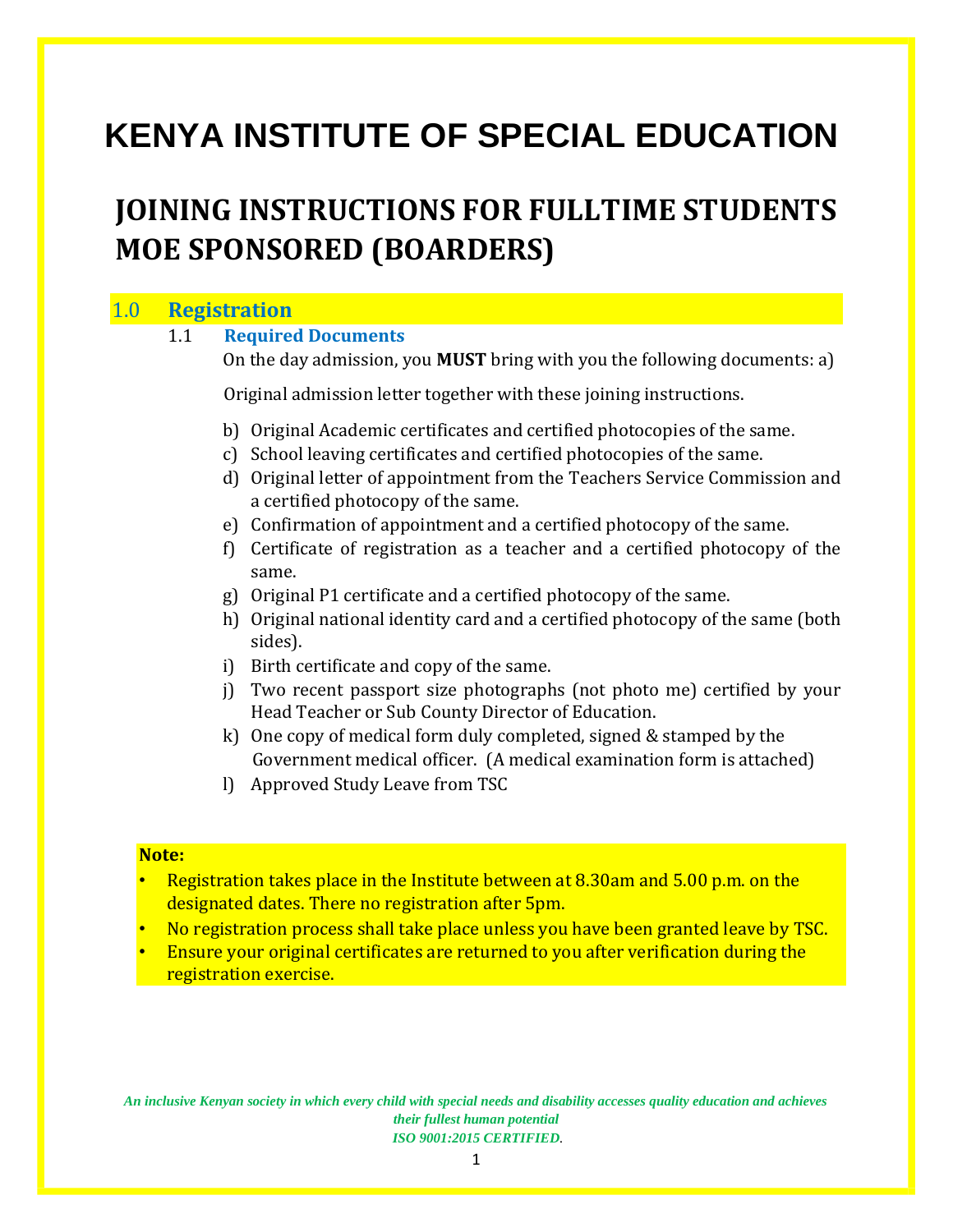## **2.0 Student Fees Contribution**

#### 2.1 **Current Amount**

| <b>Description</b> | $\vert$ Year 1 $\vert$ Year 2 | <b>Grand Total</b> |
|--------------------|-------------------------------|--------------------|
| <b>Total</b>       | 66,800 49,430                 | 116,230            |

#### 2.2 **When to Pay**

Students are encouraged to pay their fees in full during registration.

#### 2.3 **Methods of Payment**

All payments should be deposited through the KISE Bank and M-Pesa accounts:

- KCB Ngara Branch, Account No. 1128797836 (quote your Admission Number on the deposit slip)
- M-Pesa pay bill Number- 851201 (use Admission Number as your account number).

#### **CASH PAYMENTS ARE NOT ACCEPTED**

## **3.0 Examinations**

#### **3.1 Internal Examination**

All Internal Examinations and timed CATs are guided by the Institute Examination Regulations.

#### **3.2 KNEC Examinations**

Examinations administered by Kenya National Examinations Council (KNEC) are guided by KNEC regulations.

#### **3.3 Final teaching practice**

During this exercise students are attached to a school for a period not less than 10 weeks. Each student is required to purchase ten (20) manila papers, twenty (20) pieces of newsprint and assorted colours of felt pens (at least one (1) packet) for preparing teaching and learning resources.

## **4.0 Study Leave**

#### **4.1 Authorization**

It is compulsory that you seek authorized study leave from your sponsor/employer. You are also required to seek clearance and a release letter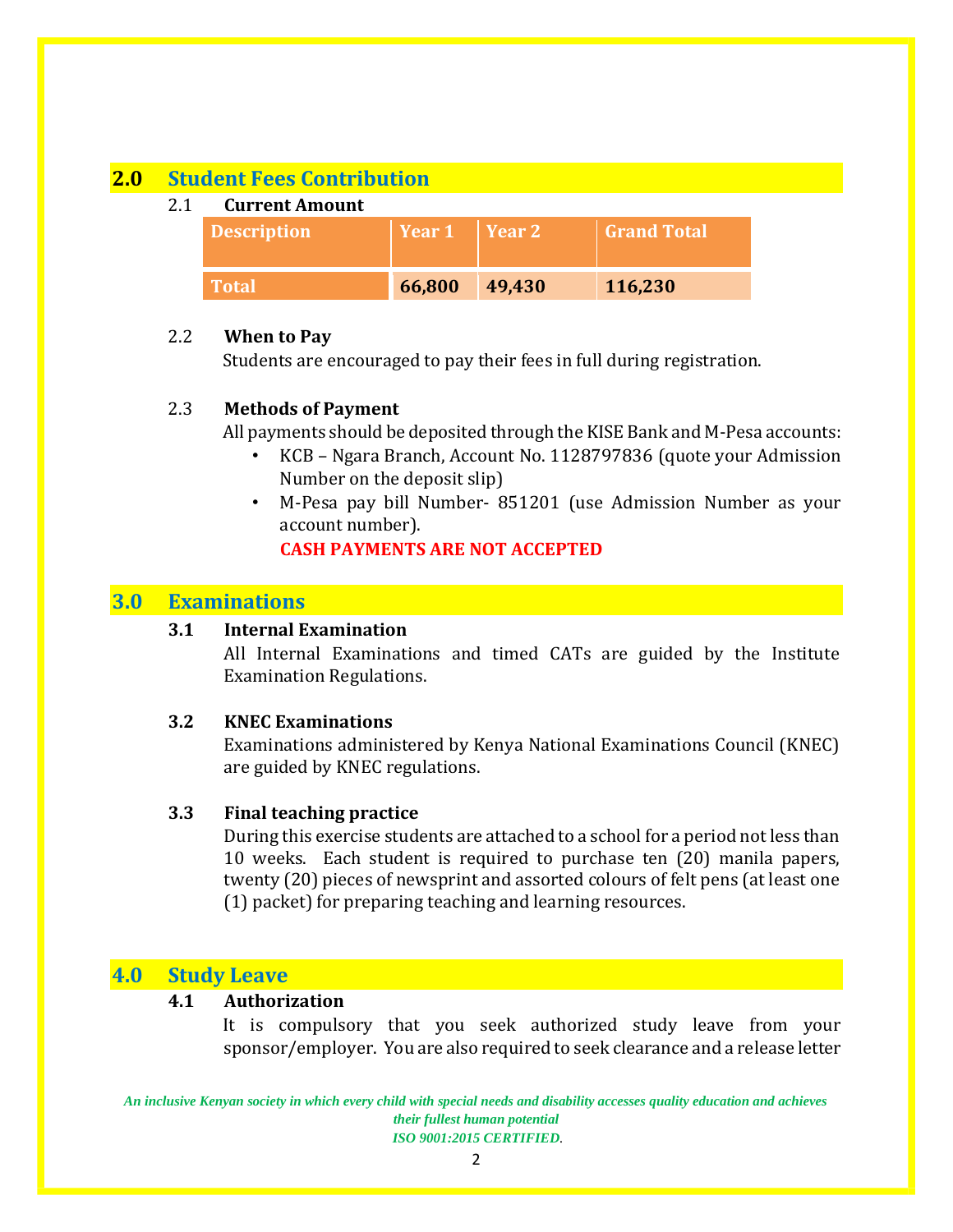from your Supervisor before reporting to the Institute. Kindly Refer to the TSC Regulations on Study Leave

#### **4.2 Payment of Salaries**

All students must make appropriate arrangements with Teachers Service Commission and their banks on how they will be receiving their salaries

#### **4.3 Students' Identification Card (ID)**

Students are provided with student's identification card. Students are encouraged to show their cards as may be required during their stay at the Institute.

## **5.0 Rules and Regulations**

The Institute Management is responsible for administering stipulated rules and regulations and control of student's behavior. Students are expected **to adhere** to rules and regulations without exception.

Student Teachers are required to adhere to the TSC Code of Conduct and Ethics in addition to the KISE Code of Conduct and Ethics.

## **6.0 Student Wellness and Health Care**

#### **6.1 Institute Wellness and Health Centre(WHC)**

The WHC is open to all students. It caters for mild medical problems. Students seeking medical attention from external medical providers will meet expenses incurred.

#### **6.2 What is not Offered at the WHC'**

The Institute does not provide dental, optical and chronic illness treatment.

#### **6.3 Medical History**

Students are advised to provide information on any recurring /chronic illnesses and also bring medical documents to ascertain the nature of illness. This will help us care for you better.

## **7.0 Institution Routines**

#### **7.1 Class activities**

Monday to Friday: 8.00 a.m. - 4.00 p.m.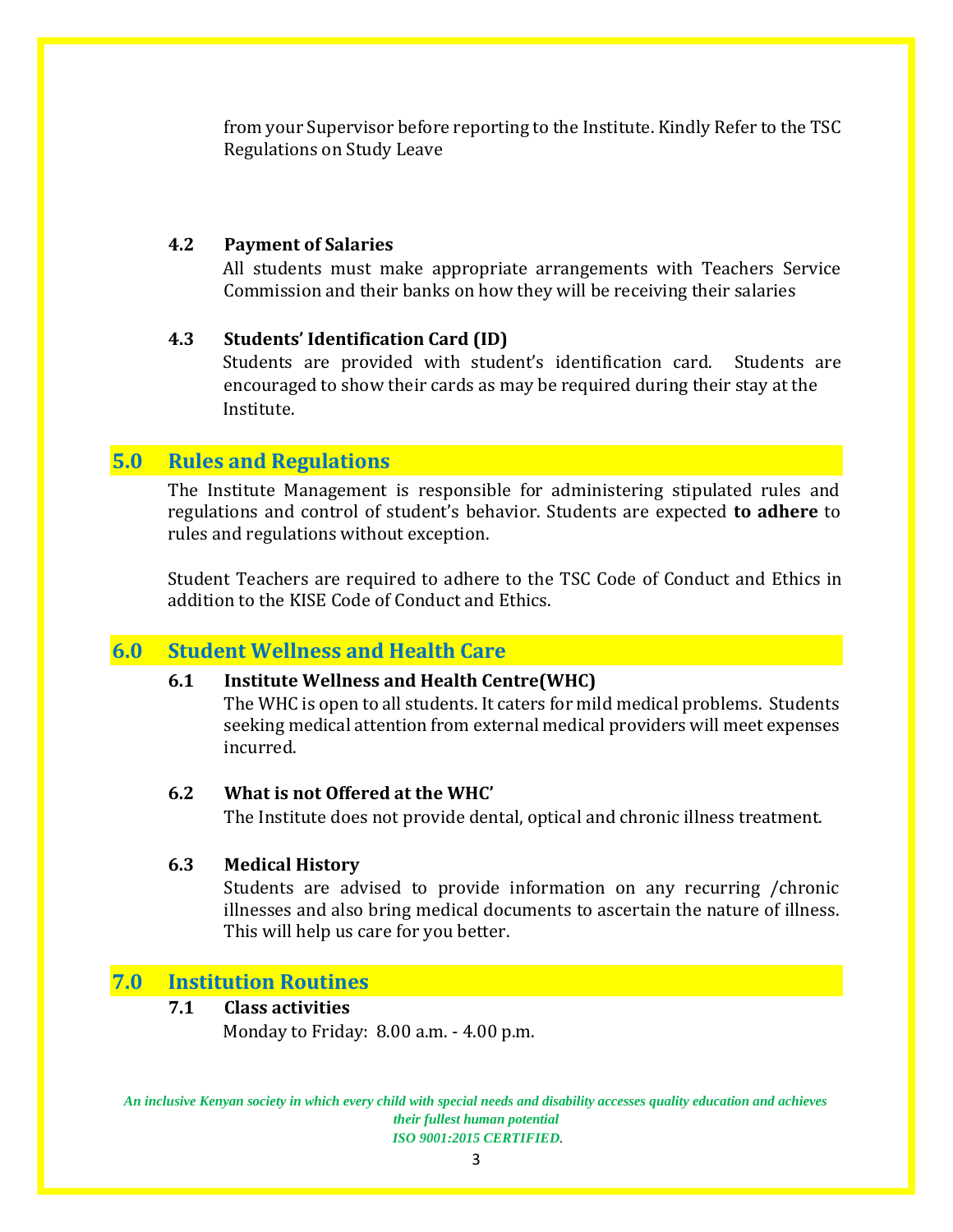| 7.2 | Co-curriculum activities                                                        |                  |                         |                     |  |  |  |
|-----|---------------------------------------------------------------------------------|------------------|-------------------------|---------------------|--|--|--|
|     | Monday to Thursday: 4.30 a.m. - 6.00 p.m.                                       |                  |                         |                     |  |  |  |
| 7.3 | Preps:                                                                          |                  |                         |                     |  |  |  |
|     |                                                                                 |                  |                         |                     |  |  |  |
|     | Monday to Friday: 8.00 p.m. - 10.00 p.m.                                        |                  |                         |                     |  |  |  |
|     | <b>NB:</b> Preps should only take place in the classroom and/or in the library. |                  |                         |                     |  |  |  |
| 7.4 | Library                                                                         |                  |                         |                     |  |  |  |
|     | <b>Monday to Friday:</b>                                                        |                  | <b>Saturdays</b>        |                     |  |  |  |
|     | $8.00$ a.m. $-10.00$ p.m.                                                       |                  | $8.30$ a.m. $-4.00$ p.m |                     |  |  |  |
|     |                                                                                 |                  |                         |                     |  |  |  |
| 7.5 | <b>Social activities: Saturdays</b>                                             |                  |                         |                     |  |  |  |
|     | (when required)                                                                 |                  |                         |                     |  |  |  |
| 7.6 | <b>Meals</b>                                                                    |                  |                         |                     |  |  |  |
|     | 7.6.1 Meal Times                                                                |                  |                         |                     |  |  |  |
|     | a) Monday to Friday                                                             |                  |                         |                     |  |  |  |
|     |                                                                                 |                  |                         |                     |  |  |  |
|     |                                                                                 | <b>Breakfast</b> | 7.00 am. - 7.30 a.m.    |                     |  |  |  |
|     | ٠                                                                               | Morning tea      | 10.30 a.m. - 11.00 a.m. |                     |  |  |  |
| ٠   | 1.00 p.m. $- 2.00$ p.m. $\cdot$ Supper<br>Lunch                                 |                  |                         | $7.00$ p.m. $-8.00$ |  |  |  |
|     |                                                                                 |                  | p.m.                    |                     |  |  |  |
|     |                                                                                 |                  |                         |                     |  |  |  |

#### **b) Weekends and Public Holidays**

Saturday, Sundays and Public holidays as above (i) except lunch at 12.30 p.m. to 1.30 p.m

#### **7.6.2 Special Diet**

The Institute **does not** provide special diet.

#### **7.7 Quiet time**

Monday to Sunday: 10.00 p.m. - 5.30 a.m. During quiet time lights must be off.

## **7.8 Co-Curricular Activities - Games and Sports, Choir & Drama**

These activities are compulsory and all students are encouraged to participate and represent the Institute in competitions.

*An inclusive Kenyan society in which every child with special needs and disability accesses quality education and achieves their fullest human potential ISO 9001:2015 CERTIFIED.* 

4